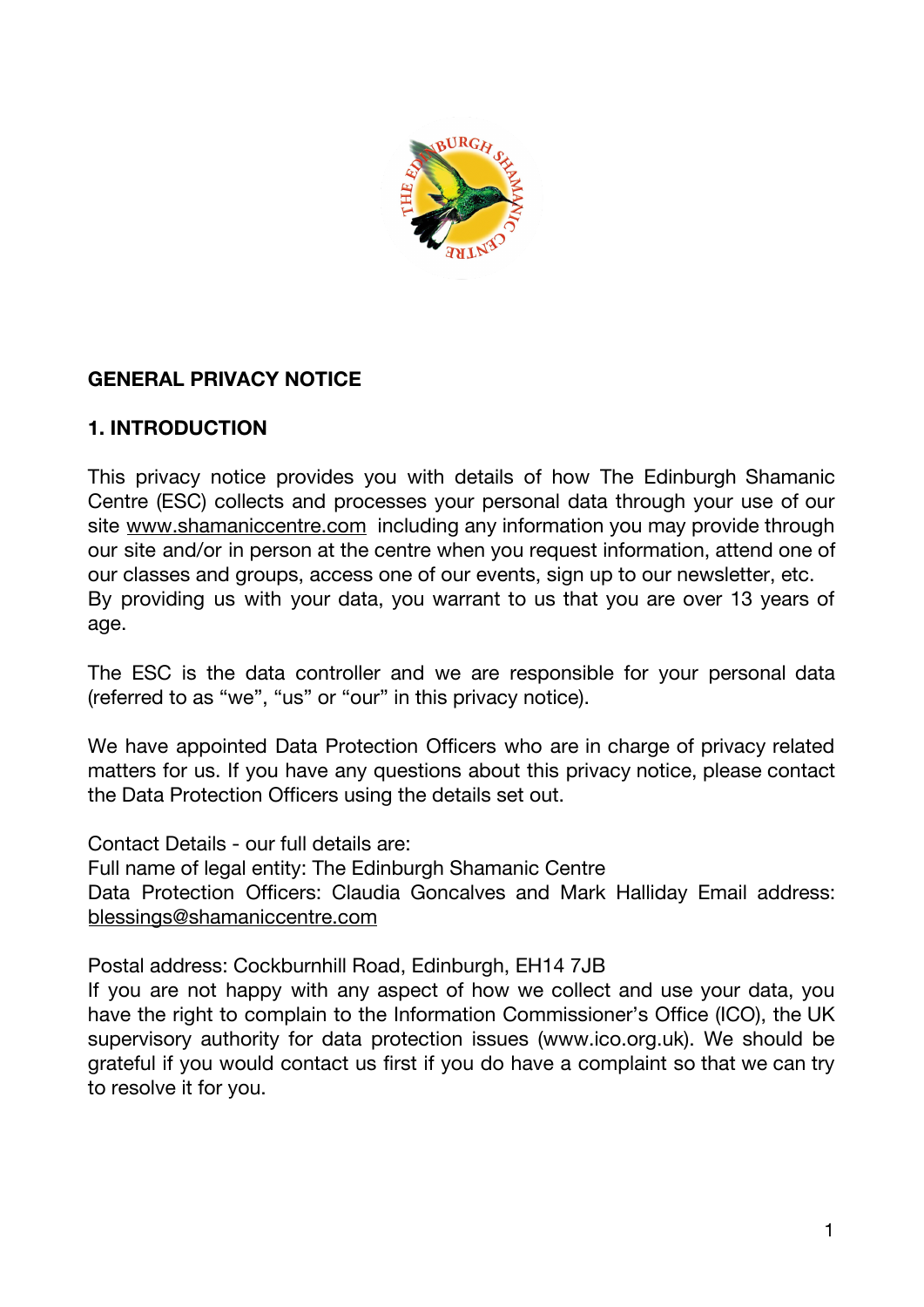It is very important that the information we hold about you is accurate and up-to-date. Please let us know if at any time your personal information changes by emailing us at [blessings@shamaniccentre.com](mailto:blessings@shamaniccentre.com)

# **2. WHAT DATA DO WE COLLECT ABOUT YOU**

Personal data means any information capable of identifying an individual, which is not anonymous. We may process certain types of personal data about you as follows:

Identity Data may include:

Your name, you decide what names you want to provide us with; Age range; Gender.

Contact Data may include:

Postcode;

Email address;

Telephone numbers – landline and/or mobile.

Financial Data may include:

What kind of benefits you are receiving.

Sensitive Data:

The ESC and practitioners will need to collect sensitive data about you before and during your appointment in order to offer you the session that you have booked in for. If you require a private session outside the ESC, you will be passed to a freelance practitioner, who will become the data processor and you will be seen at other venues. All practitioners we recommend are fully qualified. Please note that the ESC does not check if freelance practitioners are GDPR compliant.

When you book in we only ask for contact information for the purposes of booking you in. The ESC will require your 'explicit consent' or 'agreement to legitimate interests' for processing sensitive data, before consulting with you.

Where we are required to collect personal data by law, or under the terms of the contract between us and you do not provide us with that data when requested, we may not be able to perform the contract (for example, to deliver goods or services to you). If you don't provide us with the requested data, we may have to cancel a service you have ordered but if we do, we will notify you at the time.

# **3. HOW WE COLLECT YOUR PERSONAL DATA**

We collect data about you through a variety of different methods including: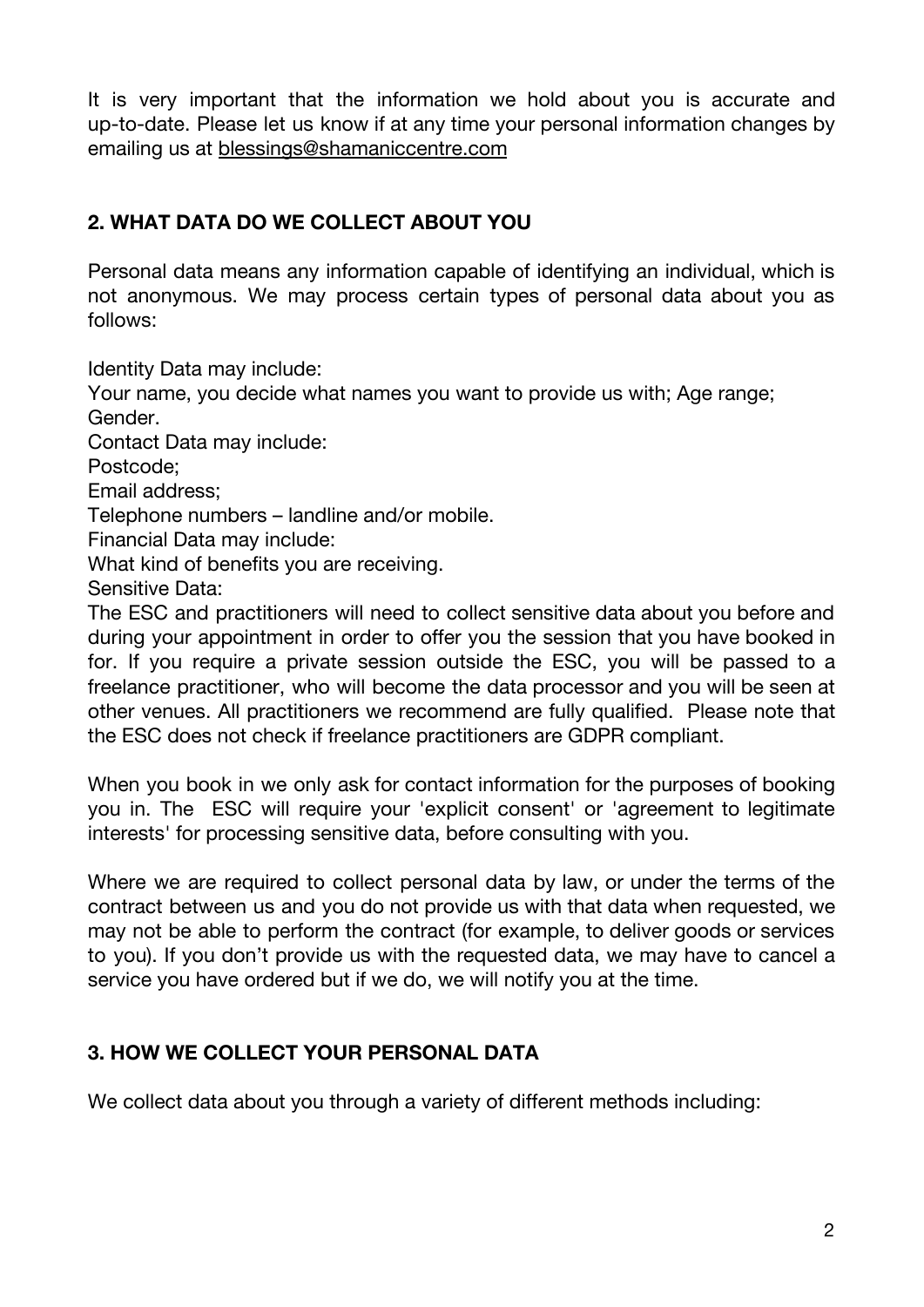Direct interactions: You may provide data by filling in forms on our site (or otherwise) or by communicating with us by post, phone, email or otherwise, including when you:

Order our services via phone or electronic booking; Subscribe to our service or publications; Request resources or marketing be sent to you; Enter a promotion or survey; or Give us feedback. Third parties or publicly available sources: We may receive personal data about you from various third parties and public sources, such as: Contact, Financial and Transaction Data from providers of technical, payment and delivery services Identity and Contact Data from data brokers or aggregators. Identity and Contact Data from publicly availably sources such as Companies House and the Electoral Register based inside the EU.

Search information providers.

## **4. HOW WE USE YOUR PERSONAL DATA**

We will only use your personal data when legally permitted. The most common uses of your personal data are:

Where we need to perform the contract between us.

Where it is necessary for our legitimate interests (or those of a third party, such as freelance therapists) and your interests and fundamental rights do not override those interests.

Where we need to comply with a legal or regulatory obligation.

Generally, we do not rely on consent as a legal ground for processing your personal data, other than in relation to sending marketing communications to you via email or text message. You have the right to withdraw consent to marketing at any time by emailing us at blessings@shamaniccentre.com.

Purposes for processing your personal data:

Set out below is a description of the ways we intend to use your personal data and the legal grounds on which we will process such data. We have also explained what our legitimate interests are where relevant.

We may process your personal data for more than one lawful ground, depending on the specific purpose for which we are using your data. Please email us at holistic@planetary-healing.org if you need details about the specific legal ground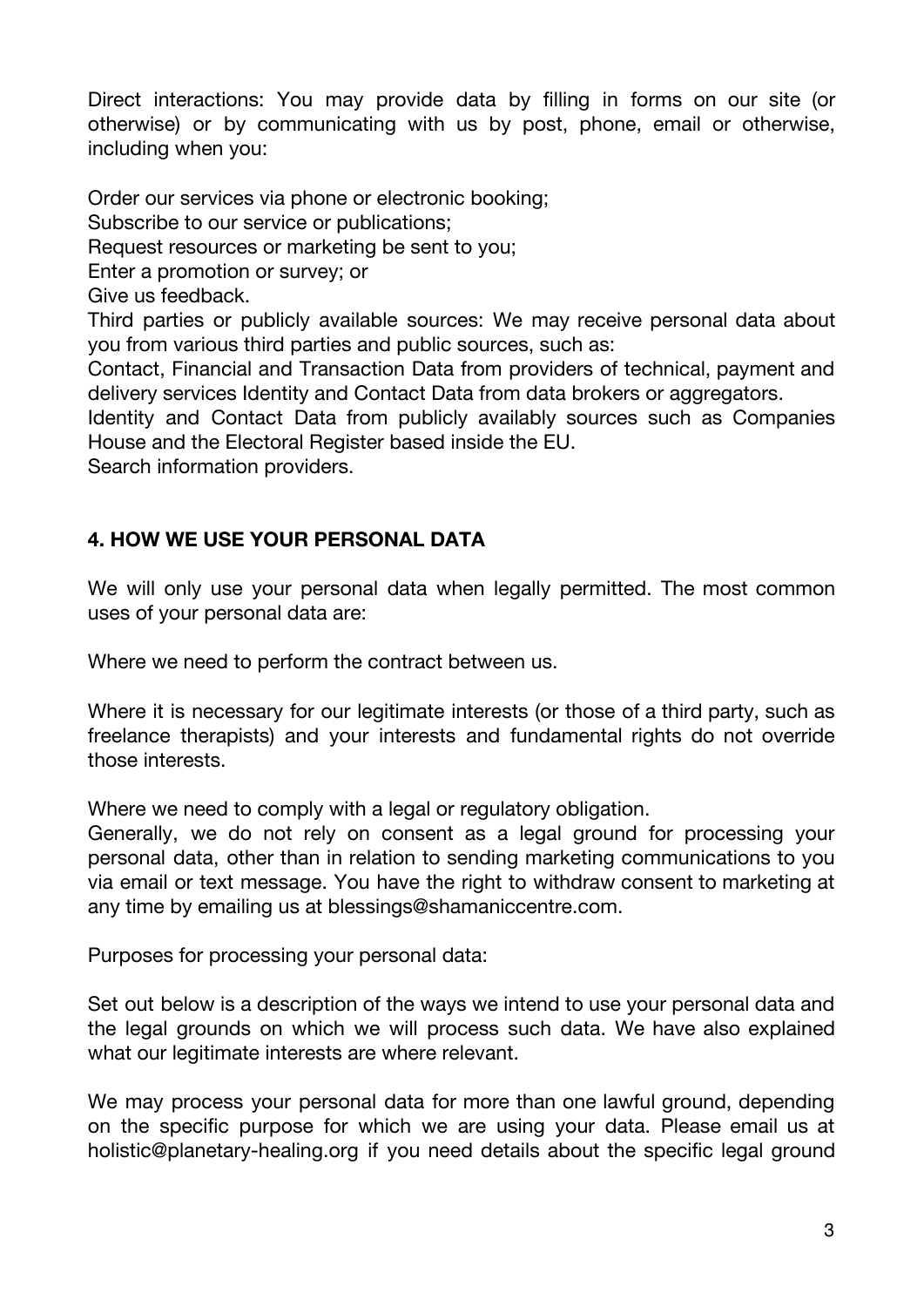we are relying on to process your personal data where more than one ground has been set out in the table below.

Purpose/Activity

Type of data

Lawful basis for processing

To register you as a new customer (a) Identity (b) Contact (c) Financial

Performance of a contract with you

To manage our relationship with you, this will include:

(a) Notifying you about changes to our terms or privacy policy (b) Asking you to leave a review or take a survey

c) Remind you of your appointment with us

d) Report any changes to your appointment with us

(a) Identity

(b) Contact

- (c) Profile
- (d) Marketing and Communications
- (a) Performance of a contract with you
- (b) Necessary to comply with a legal obligation

(c) Necessary for our legitimate interests to keep our records updated and to study how customers use our services

To enable you to partake in occasional surveys

(a) Identity (b) Contact (c) Profile (d) Usage

(a) Performance of a contract with you

(b) Necessary for our legitimate interests to study how customers use our services, to develop them, grow our business and for future grant application

To deliver relevant website content and advertisements (classes and groups, Holistic Festival, fundraising events, other events, etc.) to you and measure and understand the effectiveness of our advertising

- (a) Identity
- (b) Contact
- (c) Usage

(e) Marketing and Communications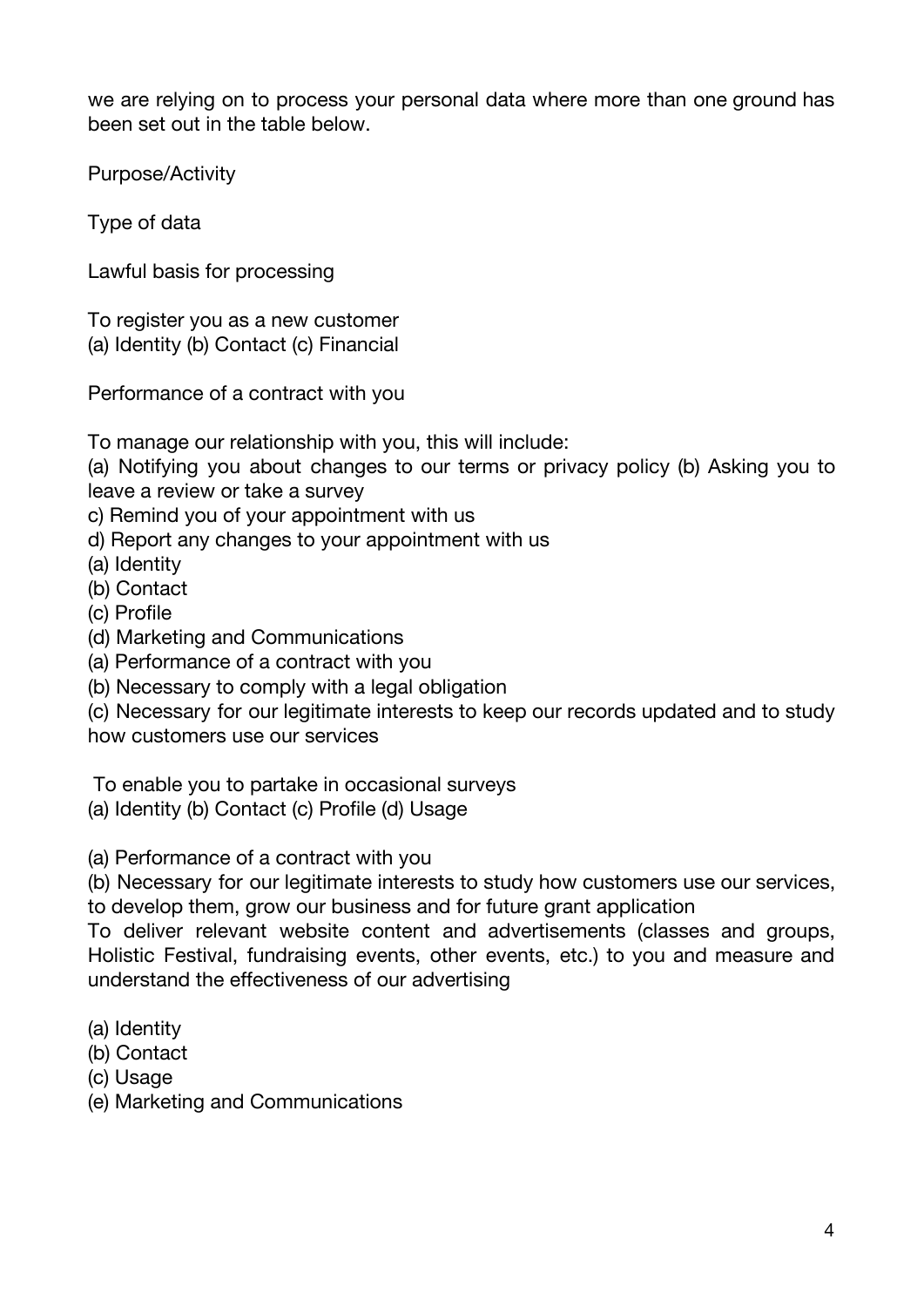Necessary for our legitimate interests to study how customers use our services, to develop them, to grow our business and to inform our marketing strategy

To make suggestions and recommendations to you about services that may be of interest to you

(a) Identity (b) Contact (c) Technical (d) Usage (e) Profile

Necessary for our legitimate interests to develop our products/services and grow our business

Marketing communications:

The Edinburgh Holistic Shop and the Planetary Healing Centre are sisters organisations of the ESC. Occasionally, you will receive marketing communications from us if you have provided us with your details and tick the box at the point of entry of your details for us to send you marketing communications. However, where you opt out of receiving our marketing communications, this will not apply to personal data provided to us as a result of a service purchase, warranty registration, product/service experience or other transactions.

Change of purpose:

We will only use your personal data for the purposes for which we collected it, unless we reasonably consider that we need to use it for another reason and that reason is compatible with the original purpose. If you wish to find out more about how the processing for the new purpose is compatible with the original purpose, please email us on blessings@shamaniccentre.com.

If we need to use your personal data for a purpose unrelated to the purpose for which we collected the data, we will notify you and we will explain the legal ground of processing.

We may process your personal data without your knowledge or consent where this is required or permitted by law.

### **5. DISCLOSURES OF YOUR PERSONAL DATA**

We may have to share your personal data with the parties set out below for the purposes set out in the table above: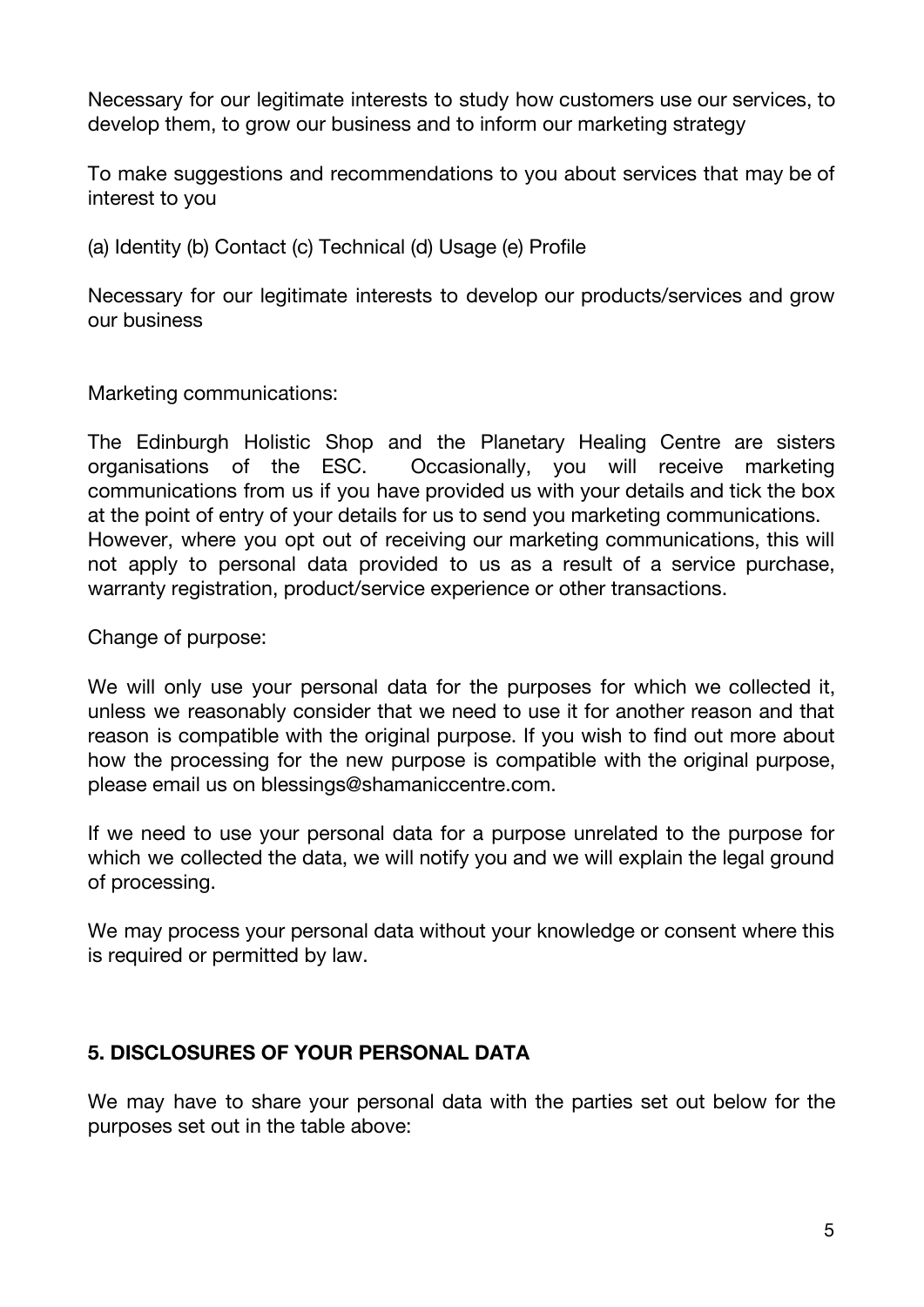Professional advisers including lawyers, bankers, auditors and insurers who provide consultancy, banking, legal, insurance and accounting services.

HM Revenue & Customs, regulators and other authorities based in the United Kingdom and other relevant jurisdictions who require reporting of processing activities in certain circumstances.

## **6. DATA SECURITY**

We have put in place appropriate security measures to prevent your personal data from being accidentally lost, used or accessed in an unauthorised way, altered or disclosed. In addition, we limit access to your personal data to those employees, agents, contractors and other third parties who have a business need to know such data. They will only process your personal data on our instructions and they are subject to a duty of confidentiality.

We have put in place procedures to deal with any suspected personal data breach and will notify you and any applicable regulator of a breach where we are legally required to do so.

### **7. DATA RETENTION**

We will only retain your personal data for as long as necessary to fulfil the purposes we collected it for, including for the purposes of satisfying any legal, accounting, or reporting requirements.

To determine the appropriate retention period for personal data, we consider the amount, nature, and sensitivity of the personal data, the potential risk of harm from unauthorised use or disclosure of your personal data, the purposes for which we process your personal data and whether we can achieve those purposes through other means, and the applicable legal requirements.

By law we have to keep basic information about our customers (including Contact, Identity, Financial and Transaction Data) for five years after they cease being customers for tax purposes.

In some circumstances you can ask us to delete your data: see below for further information.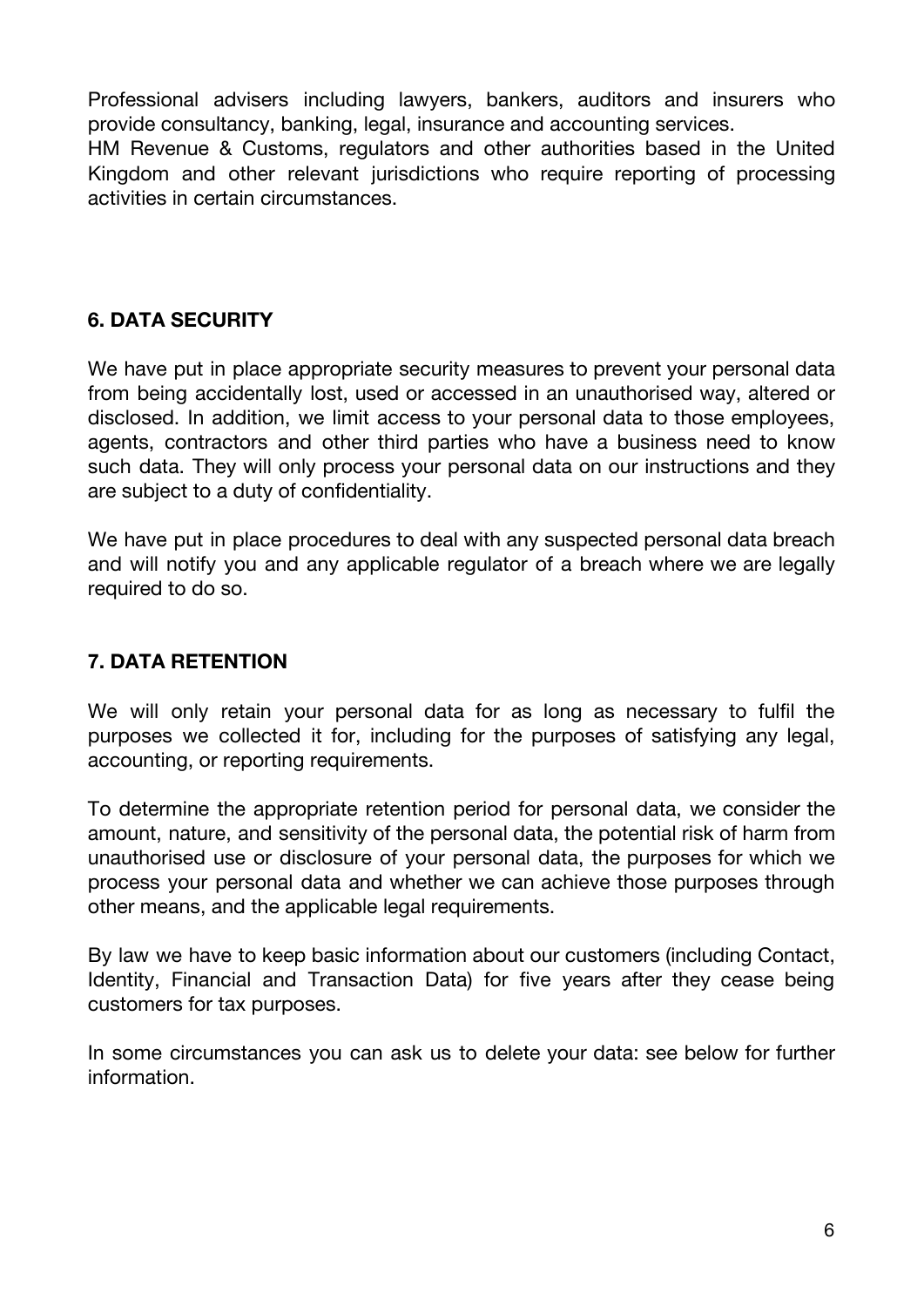In some circumstances we may anonymise your personal data (so that it can no longer be associated with you) for research, statistical or funding purposes in which case we may use this information indefinitely without further notice to you.

## **8. YOUR LEGAL RIGHTS**

Under certain circumstances, you have rights under data protection laws in relation to your personal data. These include the right to:

Request access to your personal data.

Request correction of your personal data.

Request erasure of your personal data.

Object to processing of your personal data.

Request restriction of processing your personal data. Request transfer of your personal data.

Right to withdraw consent.

You can see more about these rights at:

https://ico.org.uk/for-organisations/guide-to-the-general-data-protection-regulatio n- gdpr/individual-rights/

If you wish to exercise any of the rights set out above, please email us at blessings@shamaniccentre.com

You will not have to pay a fee to access your personal data (or to exercise any of the other rights). However, we may charge a reasonable fee if your request is clearly unfounded, repetitive or excessive. Alternatively, we may refuse to comply with your request in these circumstances.

We may need to request specific information from you to help us confirm your identity and ensure your right to access your personal data (or to exercise any of your other rights). This is a security measure to ensure that personal data is not disclosed to any person who has no right to receive it. We may also contact you to ask you for further information in relation to your request to speed up our response.

We try to respond to all legitimate requests within one month. Occasionally it may take us longer than a month if your request is particularly complex or you have made a number of requests. In this case, we will notify you and keep you updated.

#### **9. THIRD-PARTY LINKS**

This website may include links to third-party websites, plug-ins and applications. Clicking on those links or enabling those connections may allow third parties to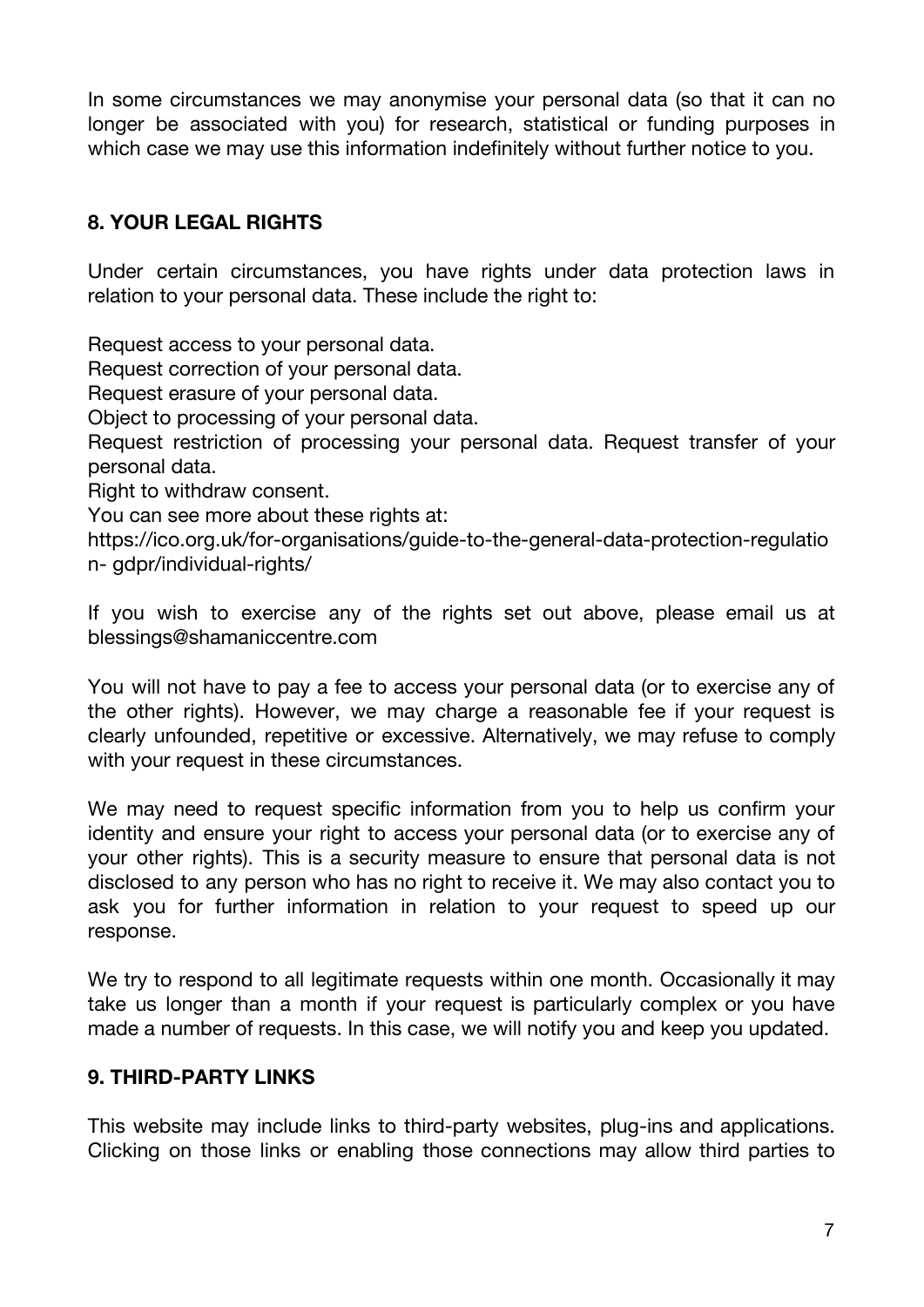collect or share data about you. We do not control these third-party websites and are not responsible for their privacy statements. When you leave our website, we encourage you to read the privacy notice of every website you visit.

## **10. COOKIES**

You can set your browser to refuse all or some browser cookies, or to alert you when websites set or access cookies. If you disable or refuse cookies, please note that some parts of this website may become inaccessible or not function properly. For more information about the cookies we use, please see our cookie policy

## **YOUR RIGHTS:**

GDPR gives you the following rights:

The right to be informed:

To know how your information will be held and used (this notice).

The right of access:

To see your therapist's records of your personal information, so you know what is held about you and can verify it.

The right to rectification:

To tell your practitioner to make changes to your personal information if it is incorrect or incomplete.

The right to erasure (also called "the right to be forgotten"):

For you to request your therapist to erase any information they hold about you The right to restrict processing of personal data:

You have the right to request limits on how your therapist uses your personal information.

The right to data portability:

Under certain circumstances you can request a copy of personal information. Please note we do not hold information electronically.

The right to object:

To be able to tell your therapist you do not want them to use certain parts of your information, or only to use it for certain purposes.

Rights in relation to automated decision-making and profiling.

The right to lodge a complaint with the Information Commissioner's Office: To be able to complain to the ICO if you feel your details are not correct, if they are not being used in a way that you have given permission for, or if they are being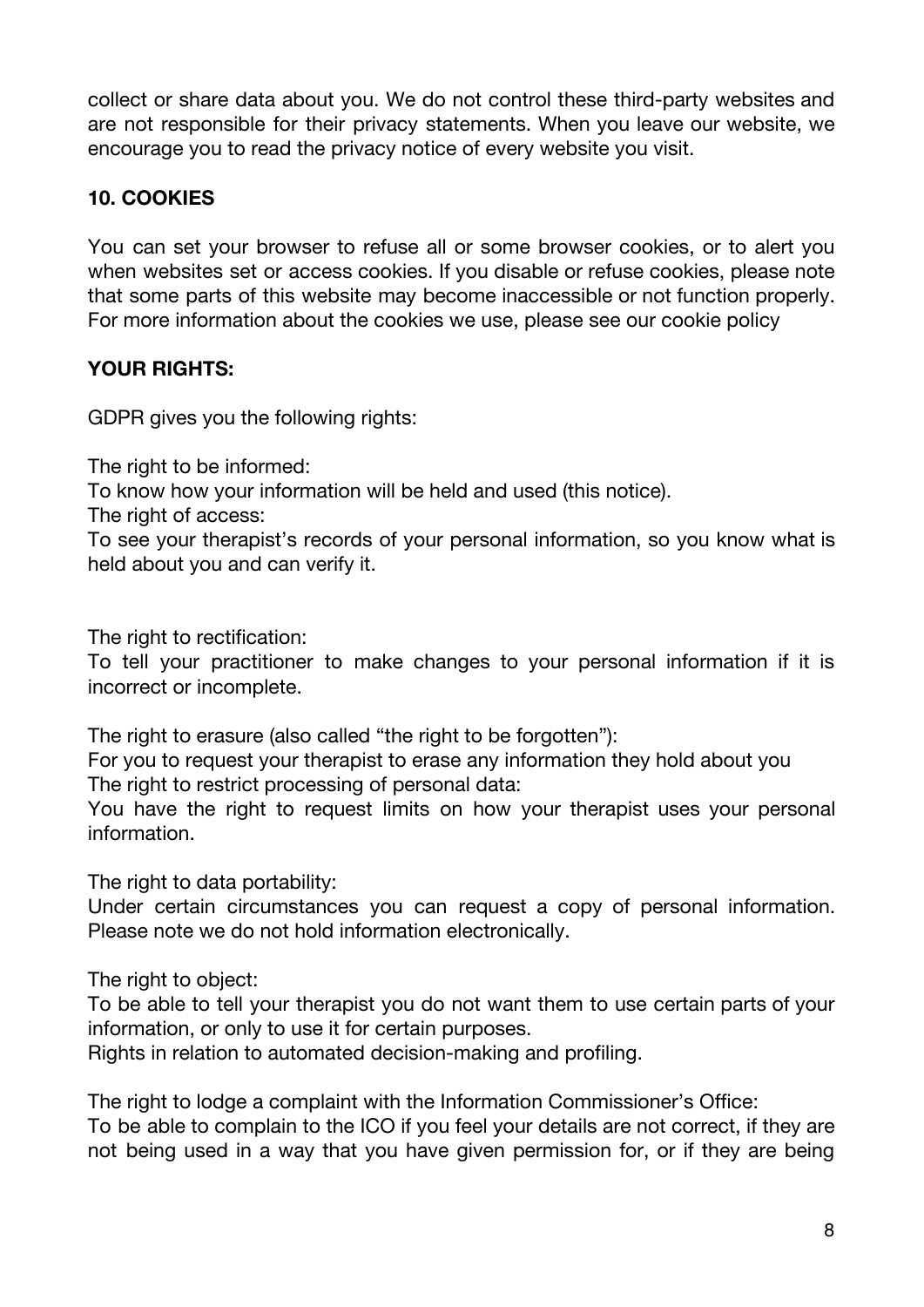stored when they do not have to be. Full details of your rights can be found at https://ico.org.uk/for-organisations/guide-to-the-generaldata-protection-regulation-gdpr/individual-rights/.

If you wish to exercise any of these rights, please use the contact details given above.

If you are dissatisfied with the response you can complain to the Information Commissioner's Office. Their contact details are at: [www.ico.org.uk](http://www.ico.org.uk/)

#### **ESC'S RIGHTS: Please note:**

If you do not agree to the ESC keeping records of information about you and your treatments, or if you do not allow us to use the information in the way we need to for sessions, we may not be able to treat you.

We have to keep your records of treatment for a certain period, as described above, which may mean that even if you ask us to erase any details about you, we might have to keep these details until after that period has passed.

We can move your records between our other venue in Portobello and headquarters in Balerno, as long as your details are protected from being seen by others without your permission. \*\*\*\*\*

In order to give professional treatments, we will need to ask for and keep information about your health. We will only use this for informing treatments and any advice we give as a result of your treatment. The information to be held is:

Your contact details;

Medical history and other health-related information (which we will take from you at first consultation);

Treatment details and related notes (which we will take after each session) We will NOT share your information with anyone else other than within our own practice, or as required for legal process, without explaining why it is necessary, and getting your explicit consent.

Occasionally, depending on the situation, it may be helpful for your treatment for us to share your information with the other practitioner working at the ESC so that we can work together as a team, but we will only do that with your agreement. The information to be shared would be your basic contact details and any relevant health information that would be relevant to them in order to treat you. If you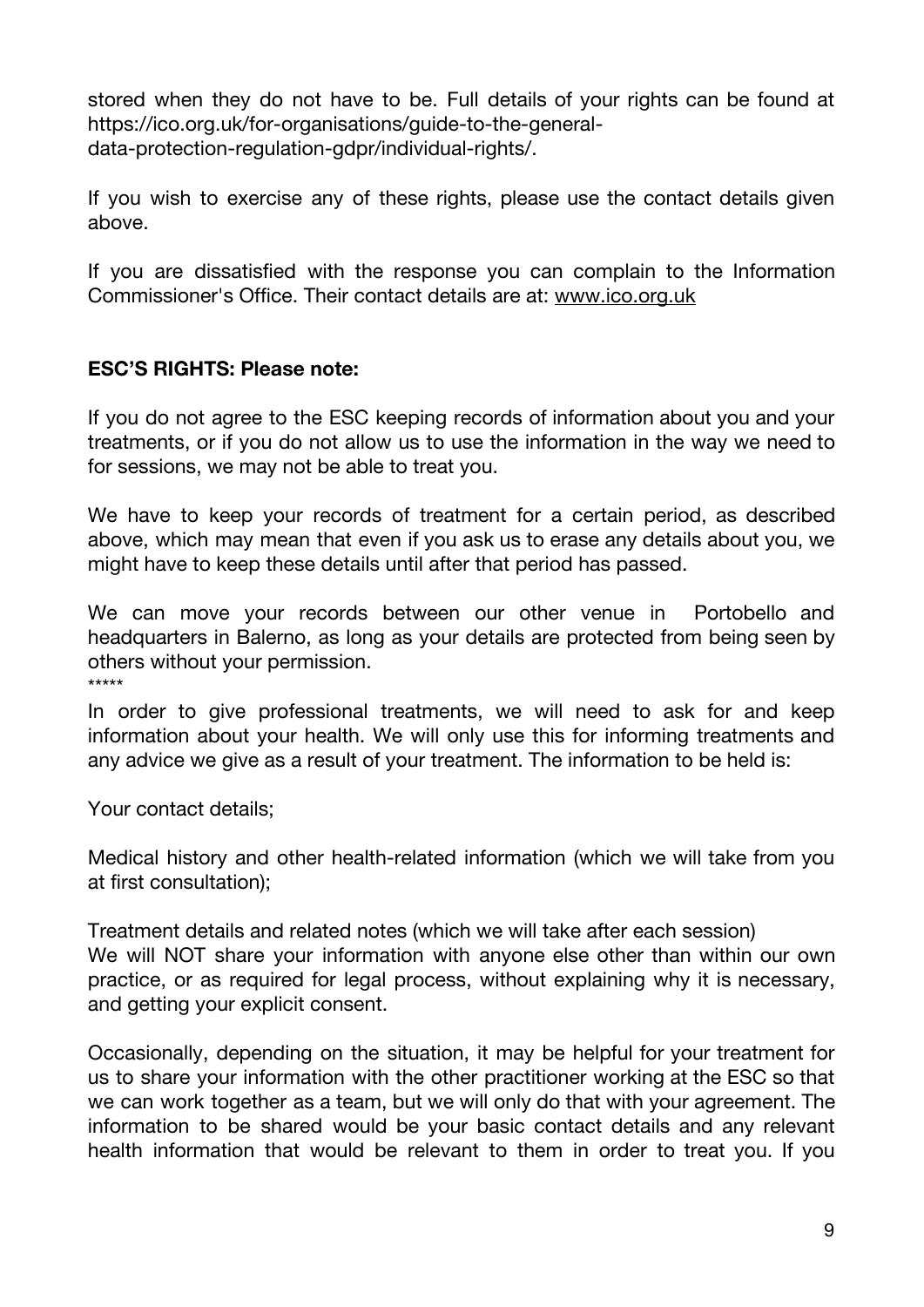prefer, you can go through this with them yourself rather than via shared information.

#### **Protecting Your Personal Data**

We are committed to ensuring that your personal data is secure. In order to prevent unauthorised access or disclosure, we have put in place appropriate technical, physical and managerial procedures to safeguard and secure the information we collect from you.

We will contact you using the contact preferences you give us in relation to:

- Appointment times;

- Treatment information or information related to your health;

- Special offers and promotions, if subscribed (you may unsubscribe from this at any time).

You can email us at [blessings@shamaniccentre.com](mailto:blessings@shamaniccentre.com) to acknowledge that you have read and understood our Privacy Policies.

#### **FURTHER INFORMATION**

At the ESC, we take your privacy seriously and will only use your personal information to effectively provide services that you have requested from us.

Booking - We ask for your name, email address and mobile number.

Your email address is needed so that you can receive confirmation of your booking, invitation to events, classes and groups, fundraising activities, wellbeing days, etc.

Your mobile number is required in case we need to call or text you before your treatment to ask you anything relating to your appointment, to contact you, should we need to make any changes to your appointment, and so that you can receive a text reminder 24 hours before your session.

These details are seen by the practitioners at the ESC who are also the administrators.

Private sessions outside the ESC

When you request a private session, outside the ESC, with your consent, we pass your details to the practitioner able to see you and you book directly with them. You become, therefore, their client and you pay them directly.